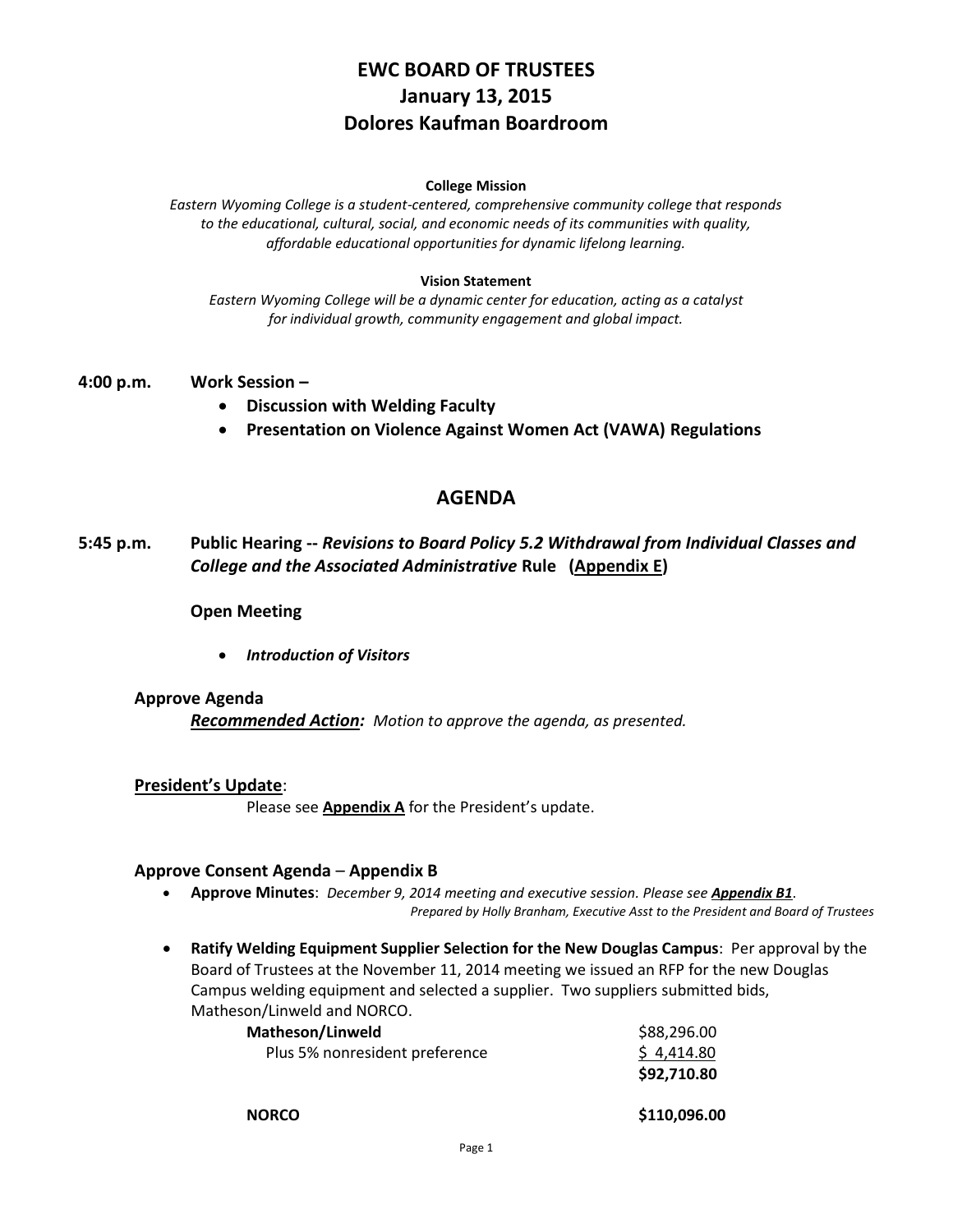Bid difference **\$17,710.80**

A contract was awarded to Matheson/Linweld for the welding equipment. We are requesting that the Board of Trustees ratify the contract award to Matheson/Linweld for the new Douglas campus welding equipment.

*Presented by Mr. Clyde Woods, Director for Procurement and Contracts*

*Trustees, please feel free to contact Dr. Patterson prior to the board meeting regarding any questions you may have concerning the consent agenda.*

*Recommended Action: Motion to approve the consent agenda, as presented.*

## **Action Items**

## **Approve Financial Report**

Please see **Appendix C** for the written financial report and the construction projects update.

*Prepared by Mr. Ron Laher, Vice President for Administrative Services*

## *Recommended Action: Motion to approve the financial report, as presented.*

## **Approve Early Retirement Requests**

Dr. Dee Ludwig meets the eligibility requirements and has submitted her letter (**Appendix D**) of intent to participate in the early retirement program, effective one month following the end of her current employment contract.

*Prepared by Mr. Stuart Nelson, Human Resources Director*

## *Recommended Action: Motion to approve the early retirement request of Dr. Dee Ludwig, as presented.*

#### **Approve Reappointment of Administrators**

Pursuant to EWC Administrative Rule 3.23.3, performance evaluations for college administrators at the assistant dean level and higher, excluding the college president, have been completed. All evaluations were positive with the recommendation to the Board of Trustees that administrators: Rex Cogdill, Ron Laher, and Mike Durfee be reappointed to their respective positions for fiscal year 2016.

*Prepared by Mr. Stuart Nelson, Human Resources Director*

## *Recommended Action: Motion to approve the reappointment of Rex Cogdill, Ron Laher, and Mike Durfee for fiscal year 2016, as presented.*

## **Approve on Final Reading the Revisions to Board Policy 5.2 Withdrawal from Individual Classes and College and the Associated Administrative Rule**

This proposed change is two-fold. First it changes the current policy regarding Withdrawal from Individual Classes and the College into an administrative rule. This will allow the Board to make changes to the rule in one meeting rather than the change having to be approved after a 45 day waiting period and public hearing as is now the case with a change in Board Policy.

Secondly, this proposed change moves back the date in which a student may withdraw from any and all classes and receive a grade of "W". The current policy states that students may withdraw from any or all classes before the last 15 calendar days of the semester and receive a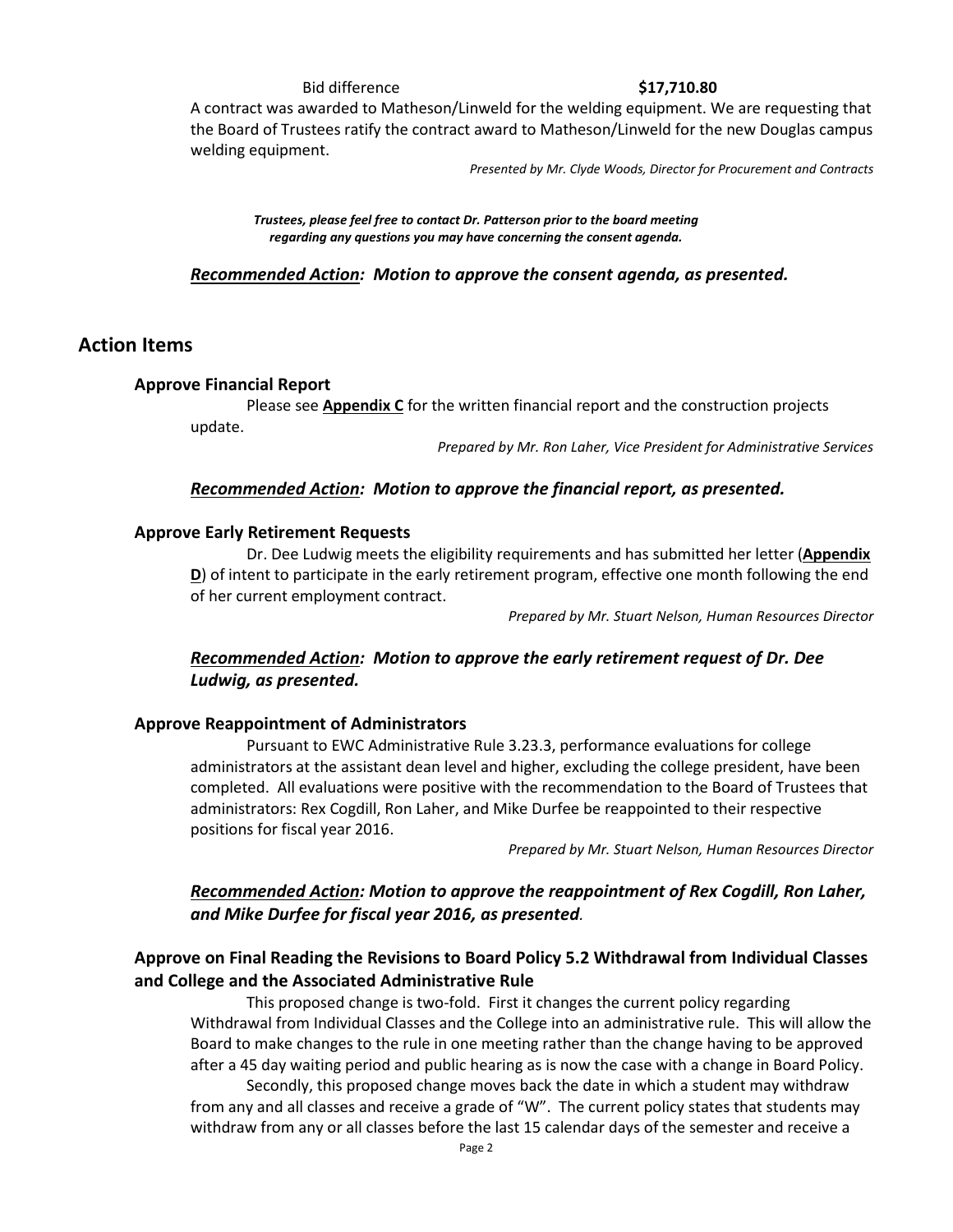grade of "W". In the Fall semester, this date often falls during the Thanksgiving Break when the College is closed. This change would eliminate this from occurring. The Curriculum & Learning Council feels that the change to **28** calendar days from the end of the semester (4 weeks) still allows the student an adequate opportunity to determine if she or he has a reasonable chance of passing any individual class. In November, the Board passed the policy on first reading. Please see **Appendix E** for a copy of the policy.

*Prepared by Dr. Rex Cogdill, Vice President for Student Services*

*Recommended Action: Motion to approve on final reading the revisions to Board Policy 5.2 Withdrawal from Individual Classes and College and the associated administrative rule, as presented.*

## **INFORMATION ITEMS**

## **Student Services Update**:

Please see **Appendix F** for the Student Services update.

*Prepared by Dr. Rex Cogdill, Vice President for Student Services*

## **College Relations Update**:

Please see **Appendix G** for the College Relations update.

*Prepared by Ms. Tami Afdahl, Director of College Relations*

## **Faculty Senate Update**:

The newly elected officers for the Faculty Senate will be introduced to the Board. *Prepared by Ms. Heidi Edmunds, Faculty Member*

## **Human Resources Update**:

Payroll adjustments have been made for the increased and changed insurance premiums. We are completing the IPED and the U.S. Department of labor and statistics reports for 2014. The community college human resource officers will be meeting with Tom Gallagher later this month to go over progress on the salary study for the State of Wyoming.

*Prepared by Mr. Stuart Nelson, Director of Human Resources*

## **Institutional Development Update**:

Please see **Appendix H** for the Institutional Development update.

*Prepared by Mr. Oliver Sundby*

## **Learning Update**:

Please see **Appendix I** for the Learning update.

*Prepared by Dr. Dee Ludwig, Vice President for Learning*

- o **Outcomes Assessment Report**: Kate Steinbock, Outcomes Assessment Coordinator will be on hand to present the Outcomes Assessment Report. The report was included with the board packet.
- o **Performance Indicator Report**: Please see **Appendix J** for details of the report. *Prepared by Ms. Kimberly Russell, Director of Institutional Research*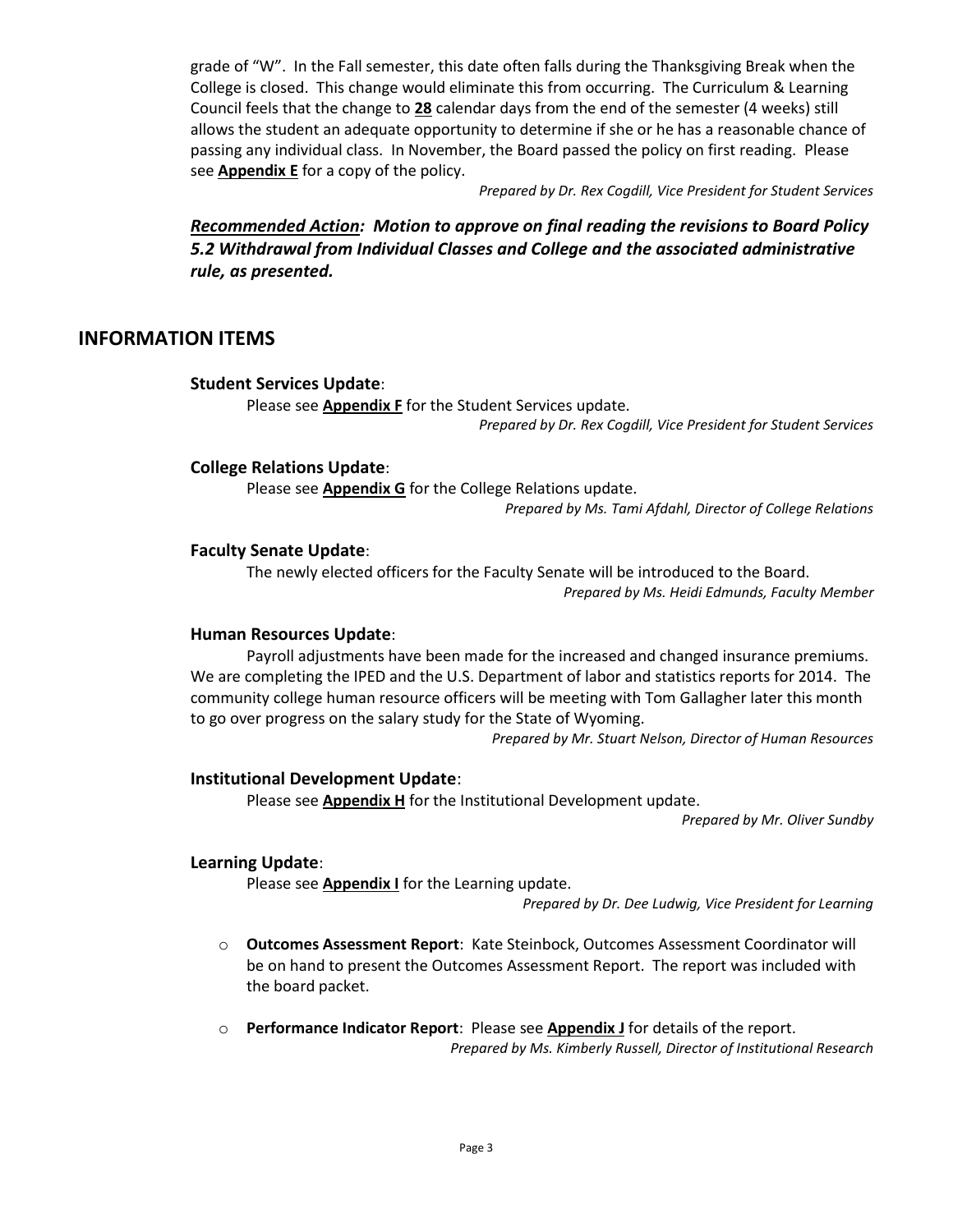## **Staff Alliance Update**:

The Staff Alliance has had several meetings and have elected the following officers: Clyde Woods, Chair; Mai Lee Olsen, Vice Chair; Holly Lara, Secretary/Treasurer; Stuart Woods, Parliamentarian; Holly Branham, At-Large Professional Staff Representative; and Dixie Kroenlein, At-Large Classified Staff Representative. The executive committee has been working on the bylaws and the members of the Alliance will be reviewing the proposed bylaws at their next meeting.

*Prepared by Mr. Clyde Woods, Staff Alliance Chair*

## **Trustee Topics**

 **REMINDER: WACCT 2014-2015 Awards Ceremony and Legislative Reception – January 29, 2015:**  Please see **Appendix K** for details related to the event.

## **Executive Session – Personnel**

*Recommended Action: Motion to adjourn to executive session to discuss personnel.*

**Consideration of Conducting a Presidential Search**

*Recommended Action: Motion to …* 

**Adjournment**